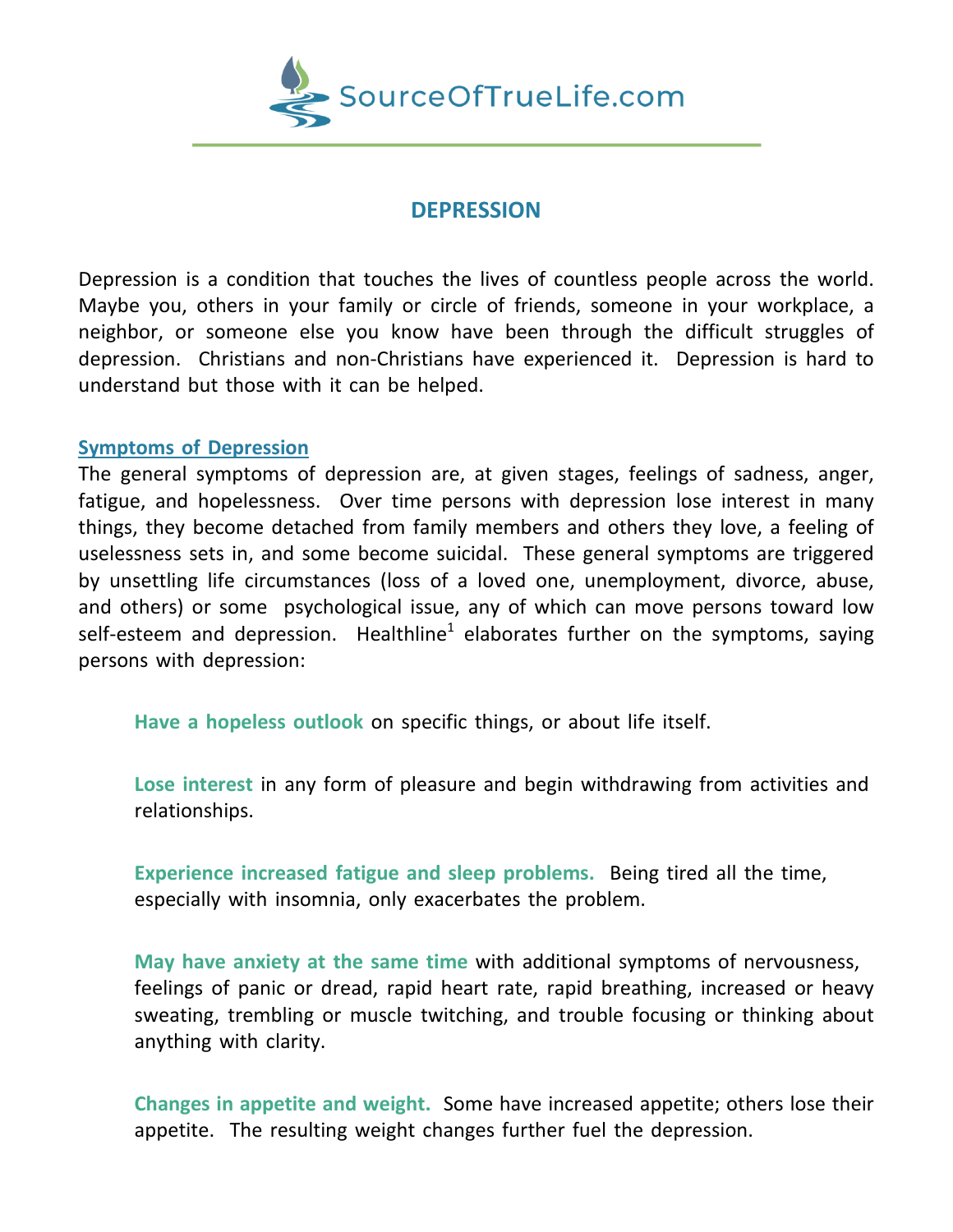**Uncontrollable emotions** ranging from angry outbursts to crying uncontrollably.

**Irritability in men,** along with the possibilities of risky behavior, substance abuse, or misplaced anger. Women more frequently recognize the symptoms of depression and seek treatment.

**Looking at death,** talking about it, or making a first attempt before succeeding by ending their life. **If you or someone you know is having symptoms of suicide, we recommend the National Suicide Prevention Lifeline at 800-273-8255**.

#### **The Bible and Depression**

As with all circumstances in life, the Bible reveals a number of persons who were depressed or had debilitating symptoms that made them question their will to live. Consider:

#### **Moses**

One of the first individuals we find in scripture who endured depression is Moses. He continually struggled with a stubborn freed-from-slavery Hebrew people who caused him considerable grief about their situation in the wilderness after leaving Egypt. When he came down from Mt. Sinai with God's instructions for their lives, the Hebrew people were worshipping idols. Not sure of whether he wanted to go on, Moses cried out to God, " $\ldots$  please forgive their sin – but if not, then blot me out of the book you have written" **(Exodus 32:32).**

#### **Elijah**

Despite his good standing with the Lord and victories over the prophets of Baal, Elijah feared for his life at the hand of Jezebel. In desperation in the desert to which he had fled, ". . . he came to a broom tree, sat down under it, and prayed that he might die. "I have had enough, Lord," he said. "Take my life; I am no better than my ancestors"" **(1 Kings 19:4).**

### **Jonah**

The man who ran away from God's request to preach to the town of Nineveh encountered a storm, was swallowed by a large fish, and rescued by the hand of God. Rather than being thankful, Jonah was angry with God and despondently said, "O Lord, take away my life, for it is better for me to die than to live  $\dots$ I am angry enough to die" **(Jonah 4:3, 9).**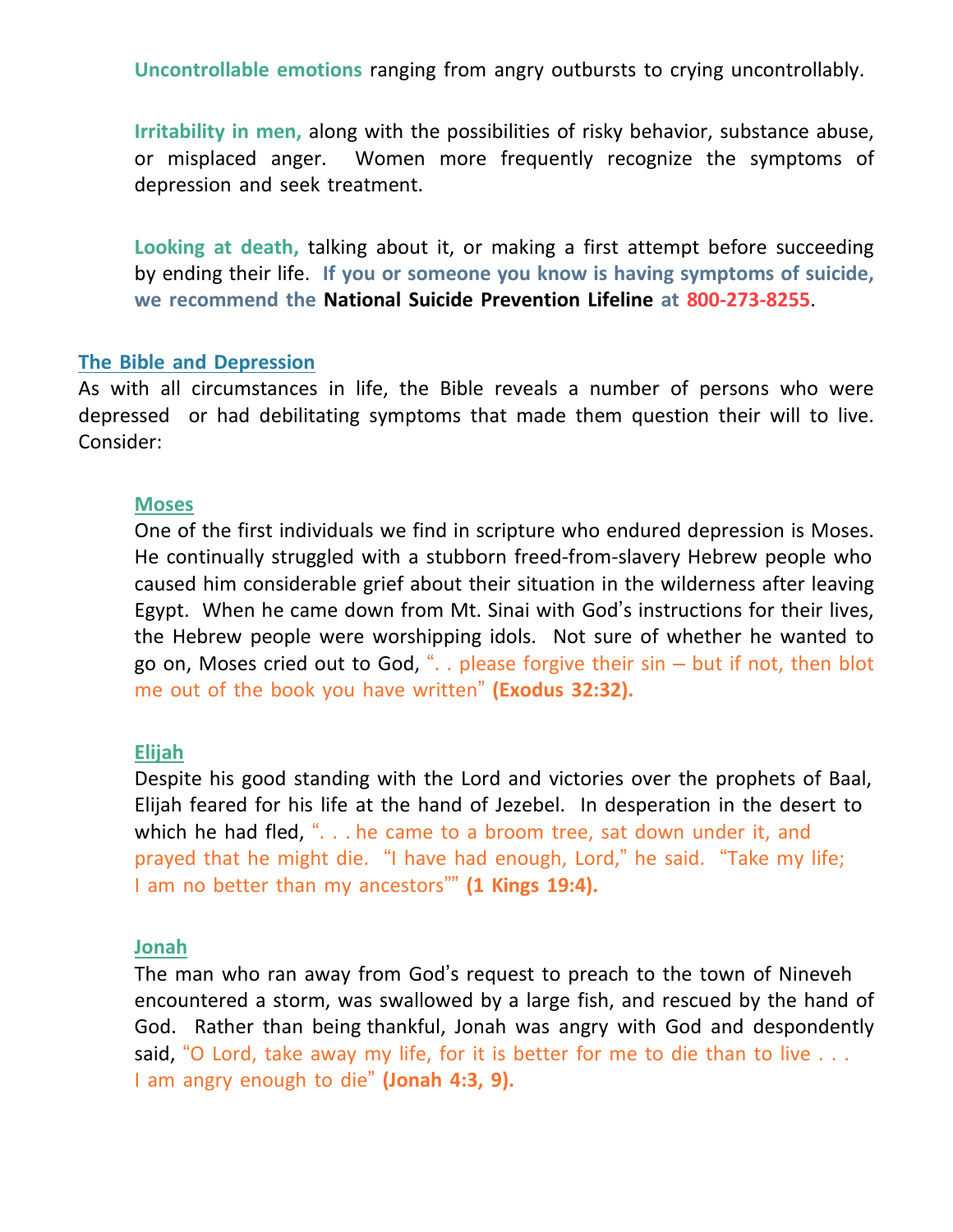# **David**

The mighty David, lowly shepherd elevated to king, fled in fear for his life from Saul, sinned against God in adultery and murder, and lost sons. In his overwhelming fear, guilt, and grief, David said, "My guilt has overwhelmed me like a burden too heavy to bear" **(Psalm 38:4).**

We are not alone. Others who experienced bouts of depression were Jeremiah **(Jeremiah 20:14, 18)** and Job **(Job 3:11, 26; 10:1).** From the days of these biblical characters to today, persons of varying levels of faith, including strong ones, experienced this terrible condition. Despite this, God was with them and is with us. He will never leave us nor forsake us **(Deuteronomy 31:8; Joshua 1:5; 1 Kings 8:57).**

# **Getting Help for Depression**

With symptoms, we should seek help right away. From a spiritual perspective, our wholeness and wellness are found in the Lord who wants us to live in joy. When that joy is not present, when life circumstances have taken their toll, or when the root of our depression is sin, the New Testament provides scriptures that instruct us back to the path of healing and restoration:

# **Prayer and Thanksgiving (Philippians 4:6-7)**

When you are despondent, you may not feel like praying or giving thanks to God. You should try anyway, asking other believers to come alongside you and be praying for your healing. One key is to move focus away from yourself to Jesus and others.

# **Confessing Sin and Asking for Forgiveness (1 John 1:9)**

If personal sin or unforgiveness of someone else is the source of your depression, you need to confess it and receive God's forgiveness, followed by forgiving others and making right any relationships that have faltered. The lifting of the burden of sin can set you free and get you back on a better path.

## **Fellowship With Believers (Galatians 6:2)**

Rather than withdrawing from others, including family members, you need the company of others, especially sisters and brothers in Christ who will support you and help lift your burden.

### **Support Groups**

Many congregations have support groups for persons with depression or have information about support groups in other churches that help from a biblical perspective. Seek them out and get involved.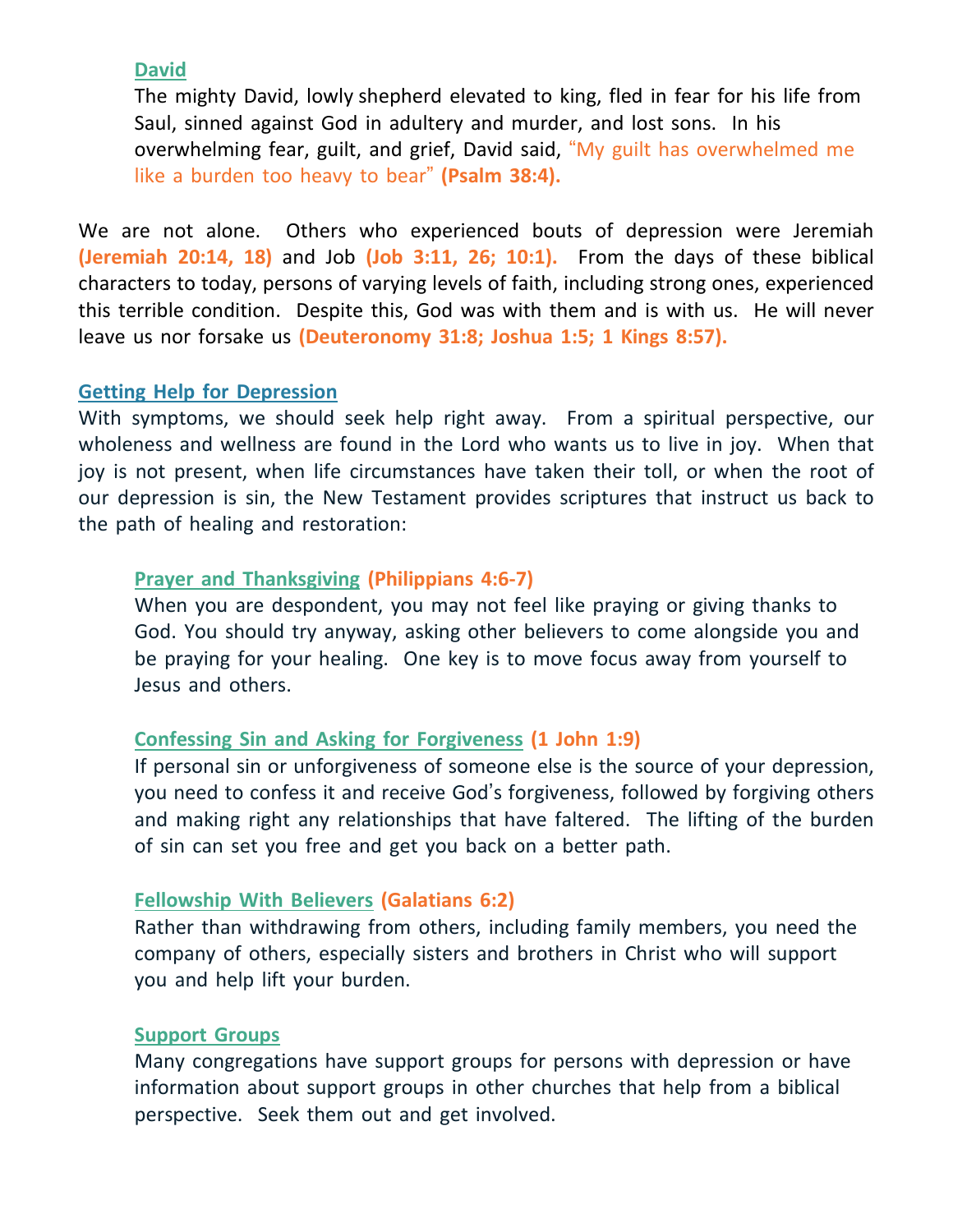Some depression, however, can be clinical in nature, caused by a physical disorder or something else. Anxiety that can lead to depression is known to be hereditary. The source of the depression may be psychological and classified as mental illness. Though you should always seek healing from God, many of these clinical sources of depression often require professional help, medication and/or counseling, prescribed through a physician, just as you would for an injury. It's okay to seek spiritual and clinical help at the same time.

## **More on Mental Illness and Its Causation**

With the mention of mental illness, it should be noted that, as previously stated, most mental illness is clinical, requiring professional help. Another source of mental illness, however, is mentioned in the Bible and cannot be overlooked  $-$  demon possession.<sup>2,3</sup> Though many, including Christians, resist this line of thought, Jesus frequently encountered persons who were possessed by a demon (evil spirit).

These troubled individuals included persons constantly attempting to harm themselves or commit suicide. We encourage you to read these biblical accounts in which demonpossessed persons were delivered and made whole through what is known as exorcism:

**By Jesus: Matthew 15:21-28; Mark 1:21-28, 32-34, 5:5-20 By Paul** through the power of the Holy Spirit: **Acts 16:16-18**

Many pastors and spiritual leaders today still believe God's Word, know that demon possession exists, and stand ready to pray for persons who need deliverance. If you believe demon possession is the source of trouble in someone's life, do further research on this subject and seek spiritual help.

# **Closing Thoughts**

If you are depressed, the power of God, the support of other believers, and help from other professionals and spiritual resources can heal you. People of faith are not immune from depression, as with other physical maladies. If depression starts to take root in your life or you see the symptoms in someone else, take action, get help. Depression is an opportunity for spiritual growth, no matter what has caused it.

This is an introduction on the subject of **Depression***.* Here are other resources you may wish to explore: